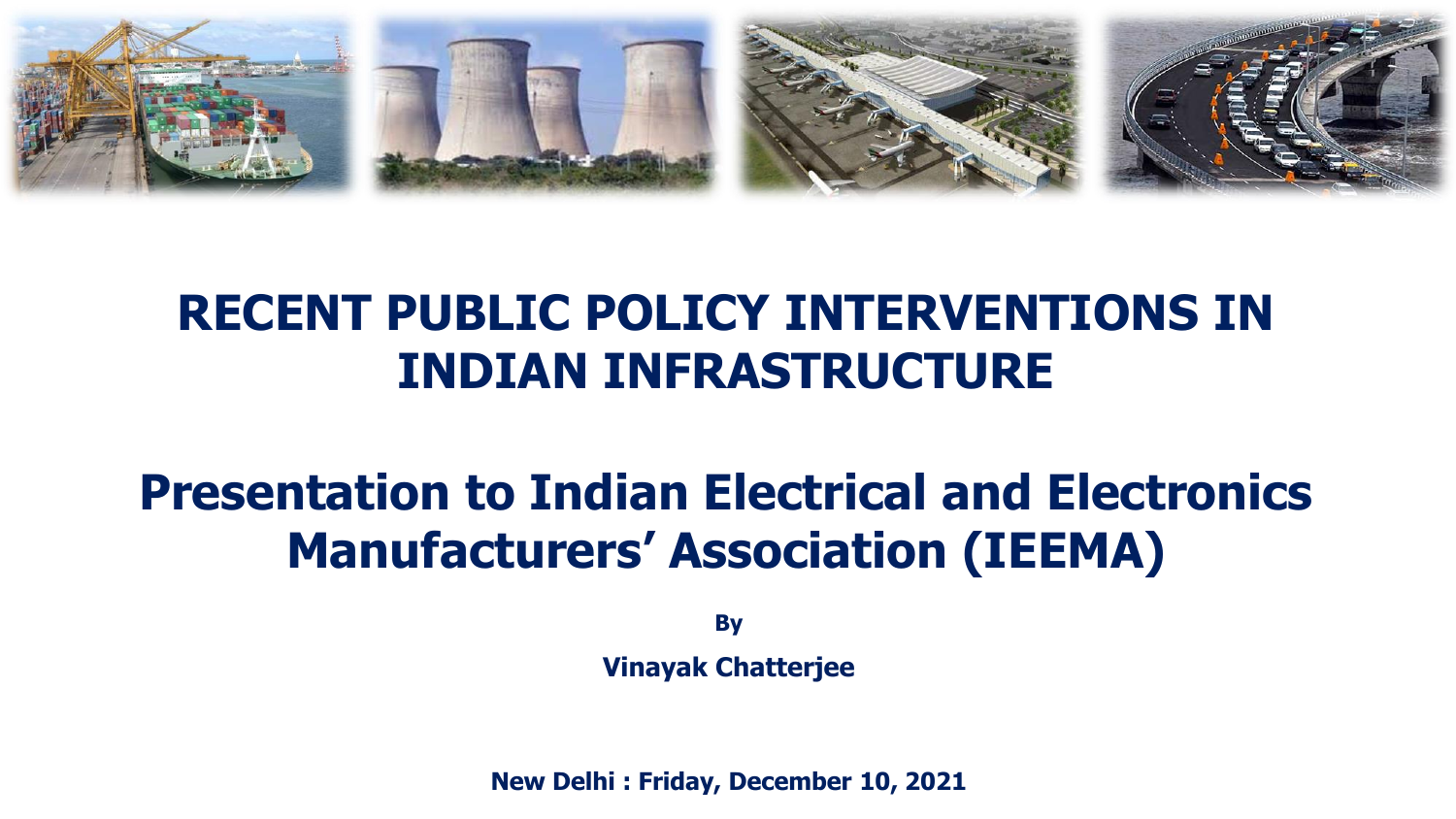## **USA and India Infra Spends: A Comparison**

• A few weeks ago, the Biden Administration was able to get a Bill passed for \$1 Trillion for USA infra development

• For India, the NIP (National Infrastructure Pipeline) is ₹111 Lakh Crores or approx. \$1.4 Trillion

• Indian infra is the BIGGEST investment opportunity in the world !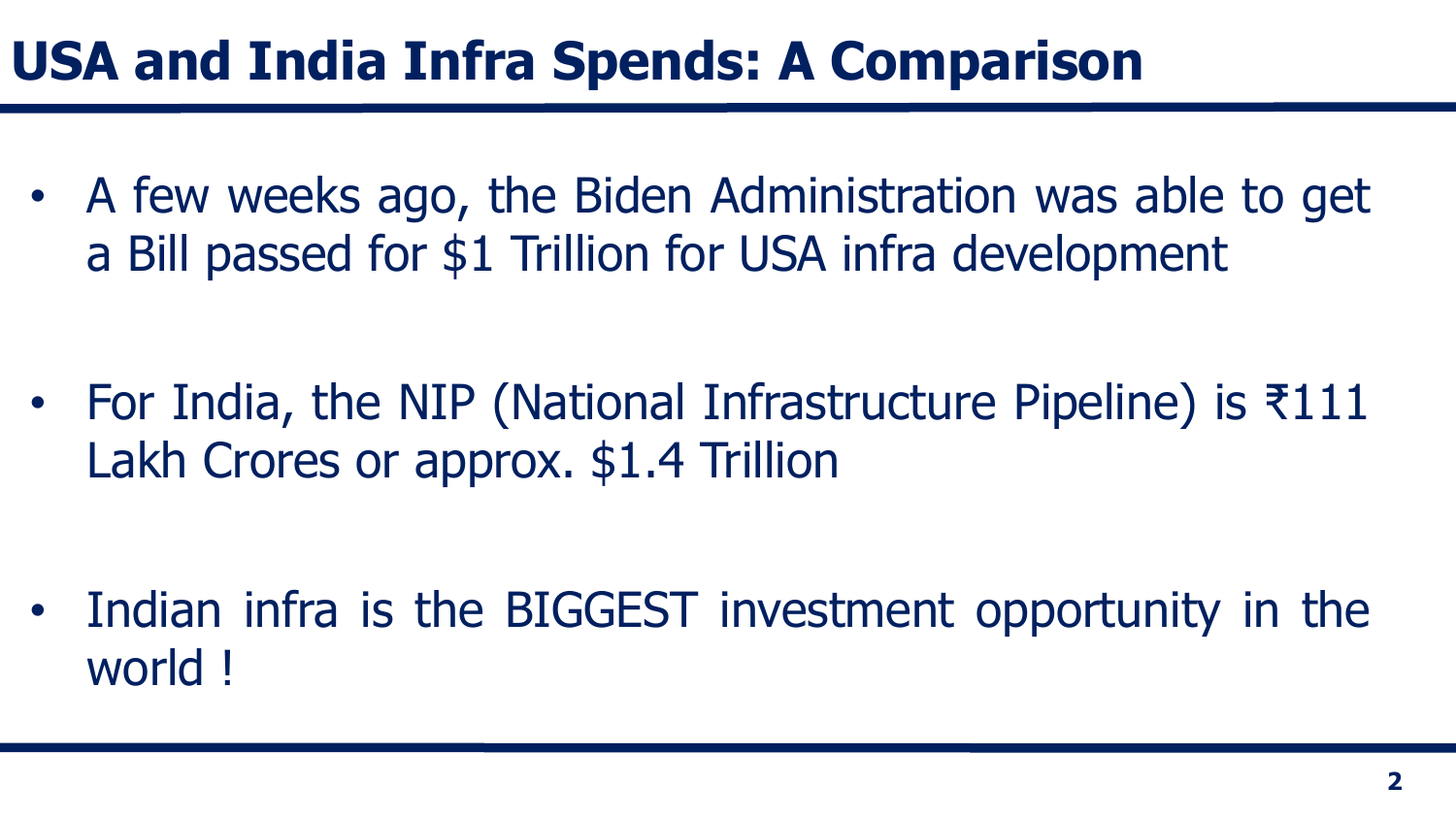## **The Interventions Framework**



#### \*All these happened in last 11 months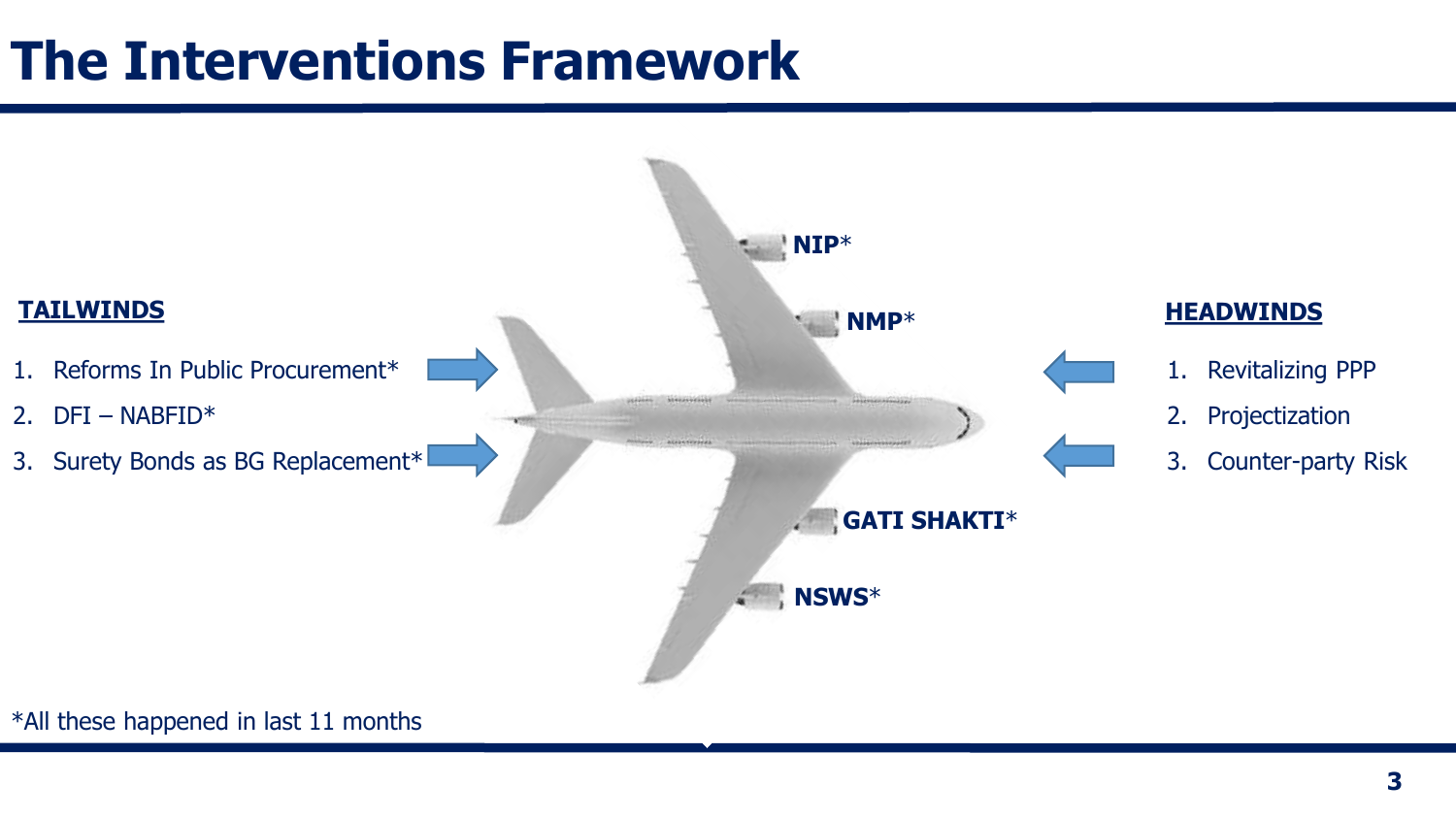### **Round-up of the 4 Powering Engines**

### **Plan:**

- NIP (National Infra Pipeline)
- NMP (National Monetization Pipeline)

### **Enabler:**

- Gati Shakti
- NSWS (National Single Window System)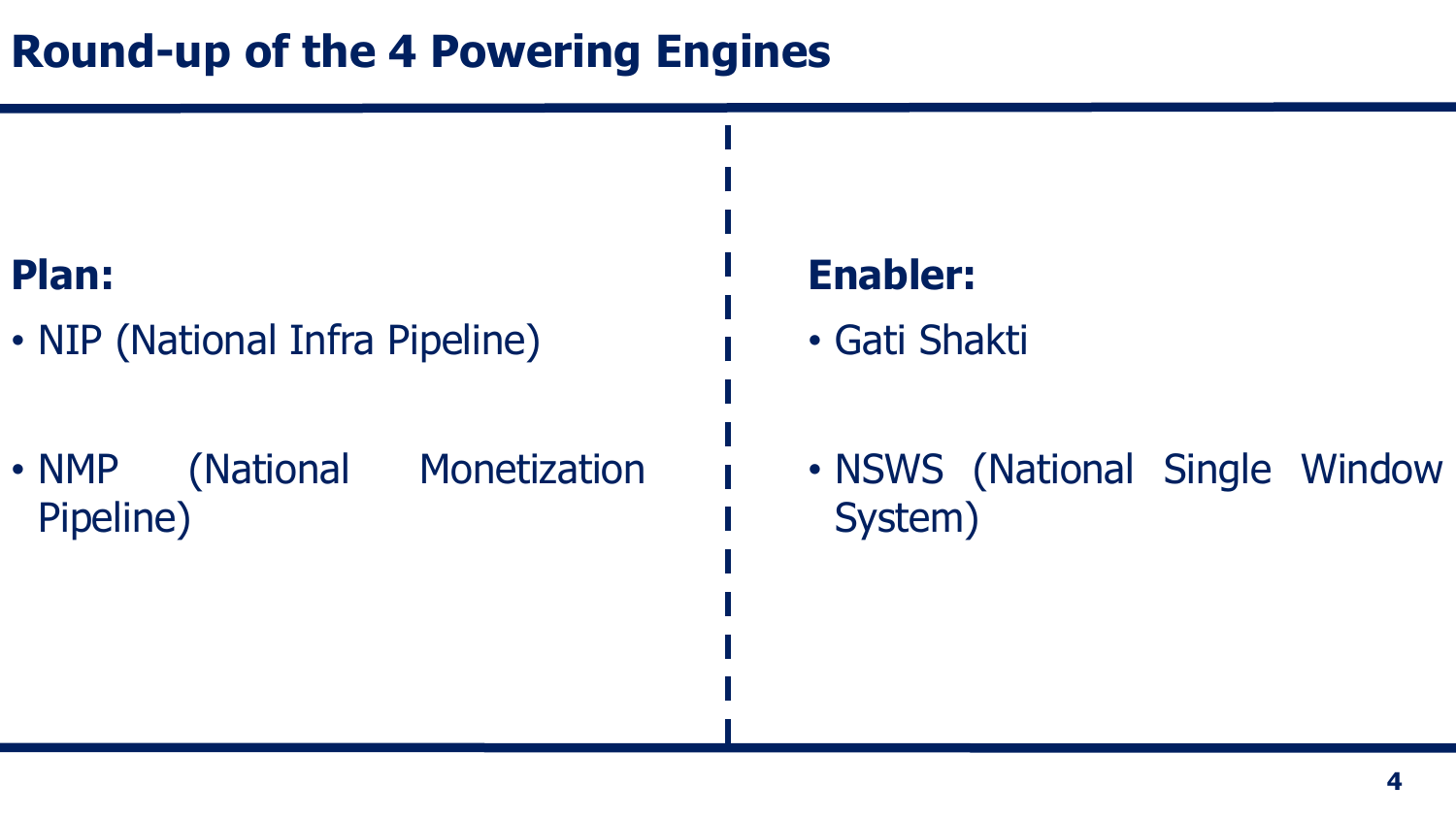### **Public Policy Procurement: Reforms In 3 Broad Areas**

### 1. Timely Payments



2. Dismantling L1



3. Honoring Arbitration Awards

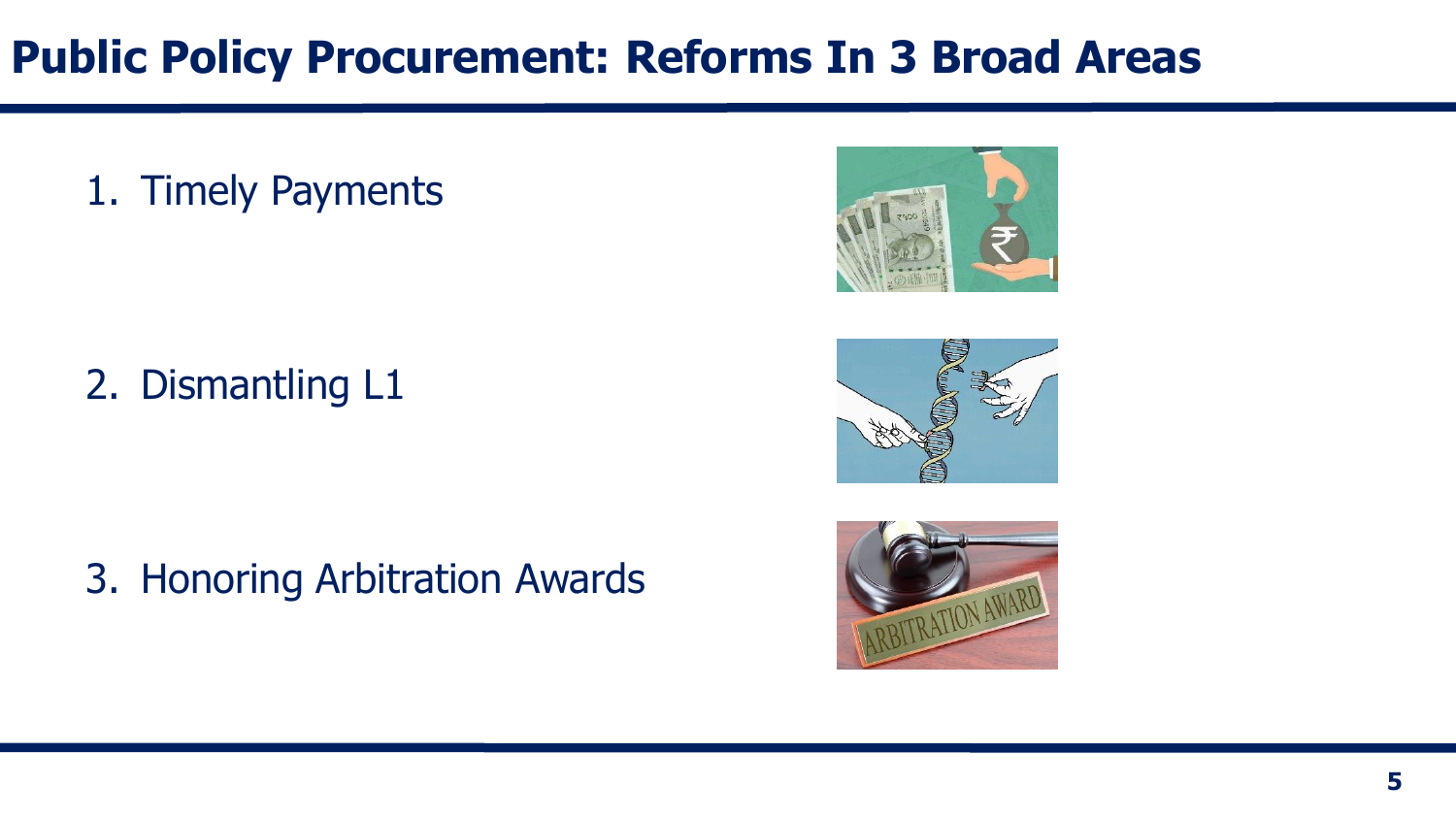- 1. 75% of running bills in 10 working days
- 2. Balance 25% within 28 working days
- 3. Final bill within 3 months after completion of works
- 4. Provision to pay Interest "may" be put in
- 5. Responsibility on concerned officers for unwarranted delays
- 6. On-line system for bills/payments monitoring including facility for contractors to track their positions



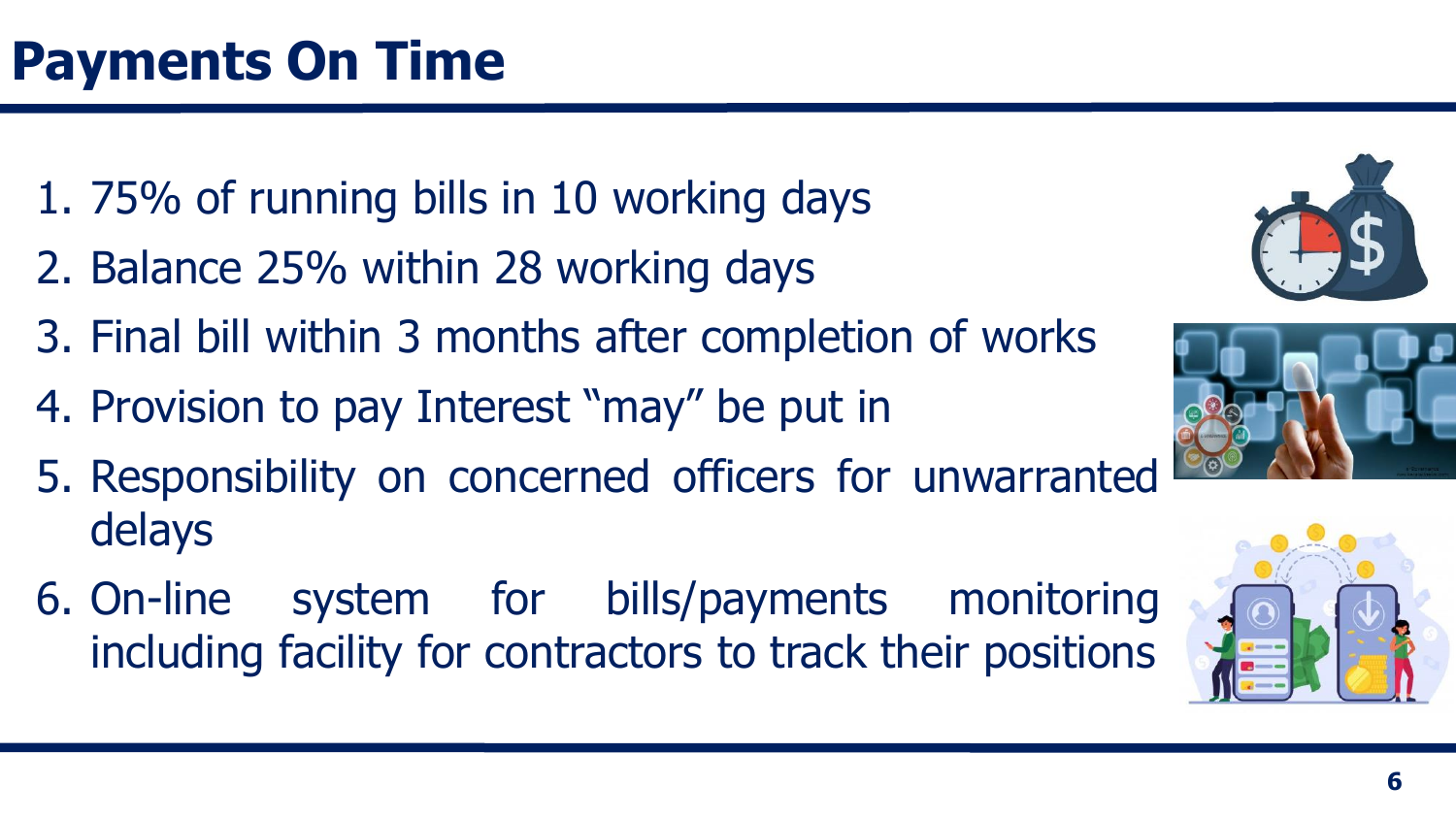**For Consultancies:** 3 Procurement methods already in place:

- OCBS (Quality & Cost Based Selection)
- LCS (Least Cost System L1)
- **SSS (Single Source Selection)**

Now allows FBS (Fixed Budget Selection - Price fixed, Merit to Count)

### **2. For Works Contracts:**

- Now allows QCBS if project declared (Quality Oriented Procurement)
- Limit of 30% on Technical Score
- **3. For "Non-consulting Services":**
	- Allows QCBS where order-value less than ₹10 Crores
- **4. Allows Single Bids to be considered valid**



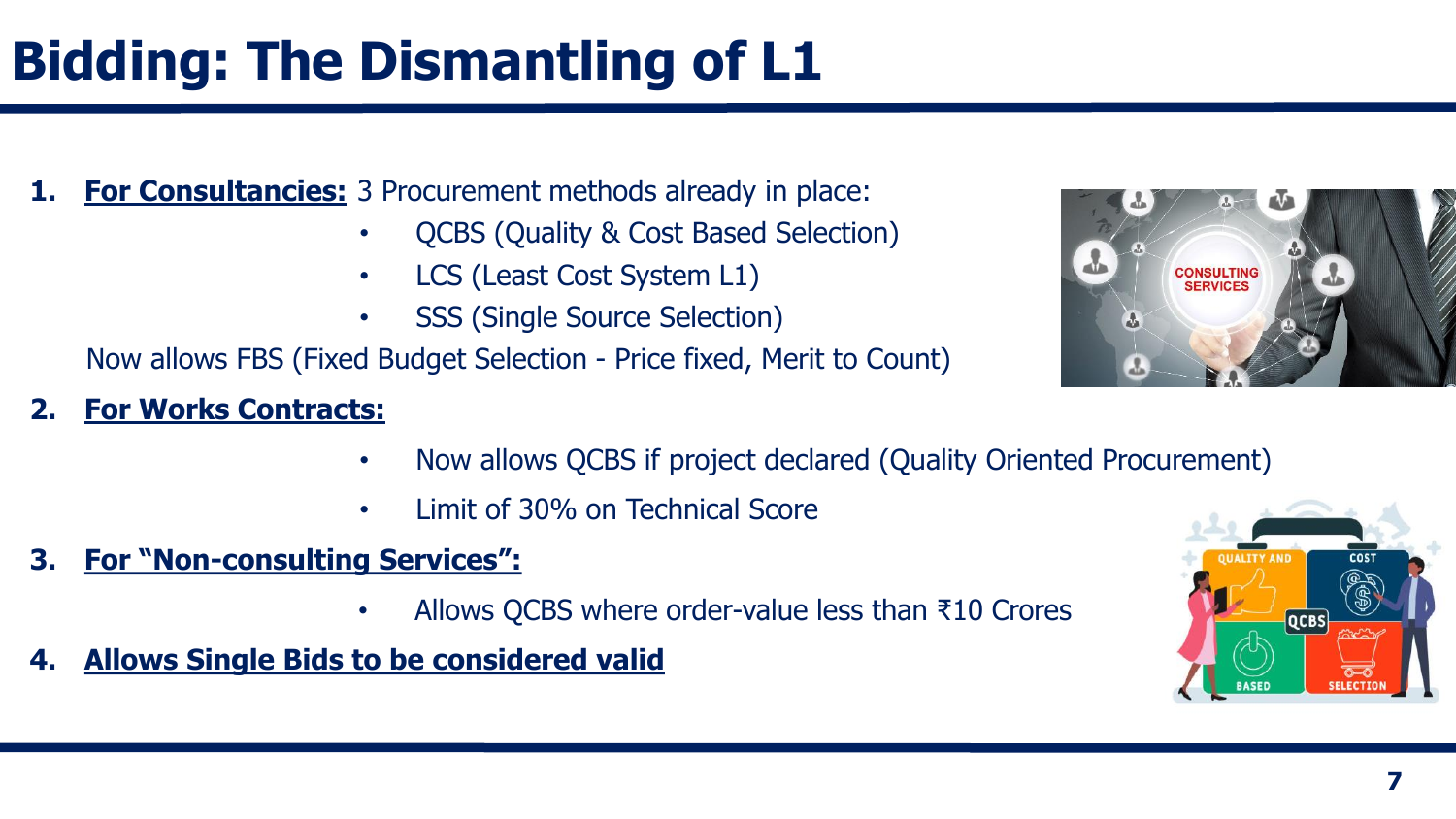- 1. Recognizes negative and obstructive behaviour by statal entities
- 2. Where award against government entity, 75% of award SHALL be paid to contractor (may include interest) against Bank Guarantee
- 3. Decision taken 5 years ago finally incorporated in GFR (General Financial Rules) of government
- 4. Challenging awards cannot be done in a casual/routine manner but with full application of mind by duly constituted Special Committee or Board



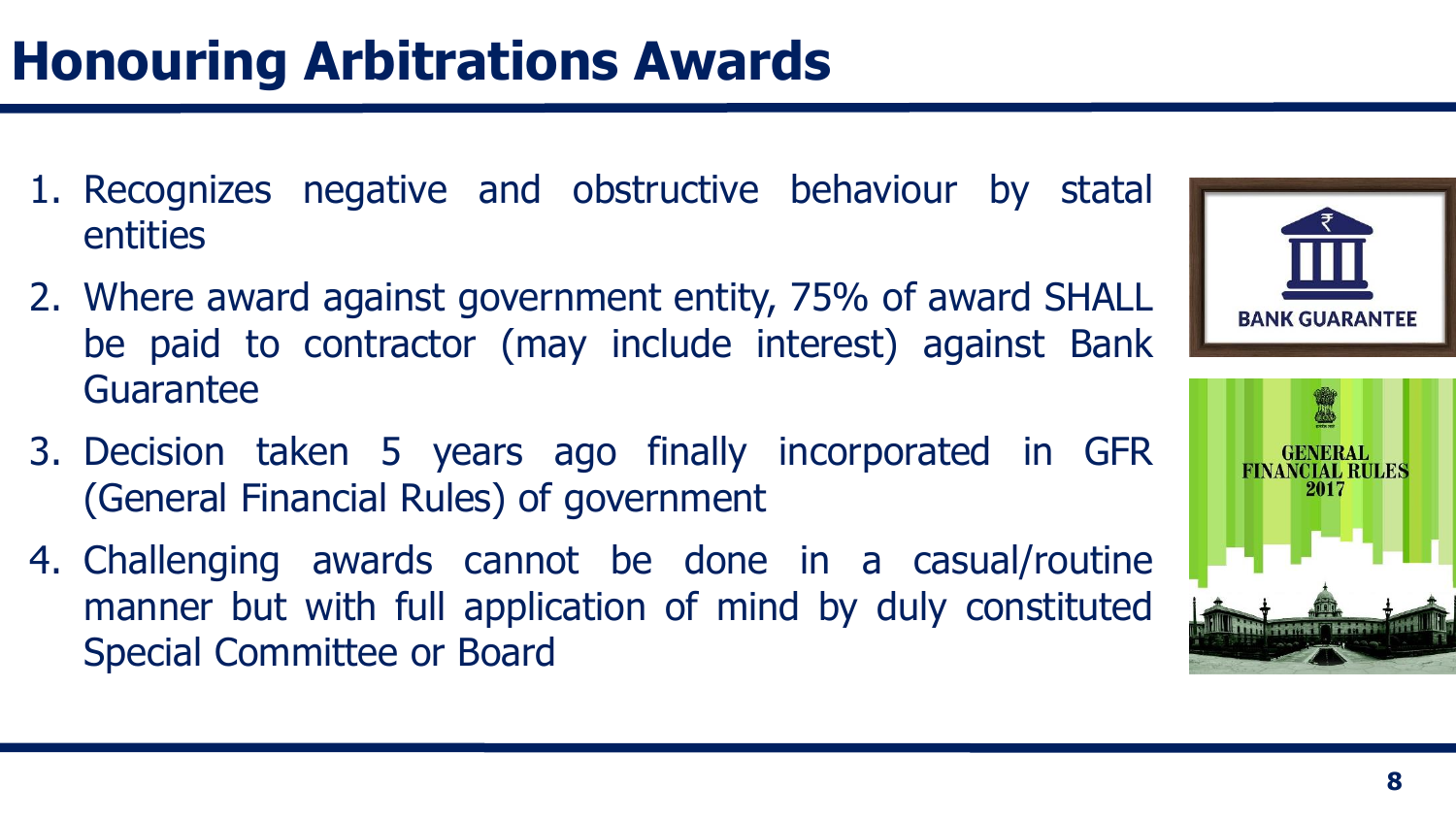# **Issues Still To Be Addressed**

- 1. Increasing Technical Score Weightage from 30% to 80%
- 2. Scourge of **arbitrary encashing of BGs** and **threats of Blacklisting**
- 3. Irrational Bids
- 4. Swiss Challenge
- 5. Inclusion of sophisticated goods; along with Works Contracts and **Services**
- 6. Independent Engineers format
- 7. Protecting Bureaucrats against post-facto investigation
- 8. Getting states on Board
- 9. Consequence Management



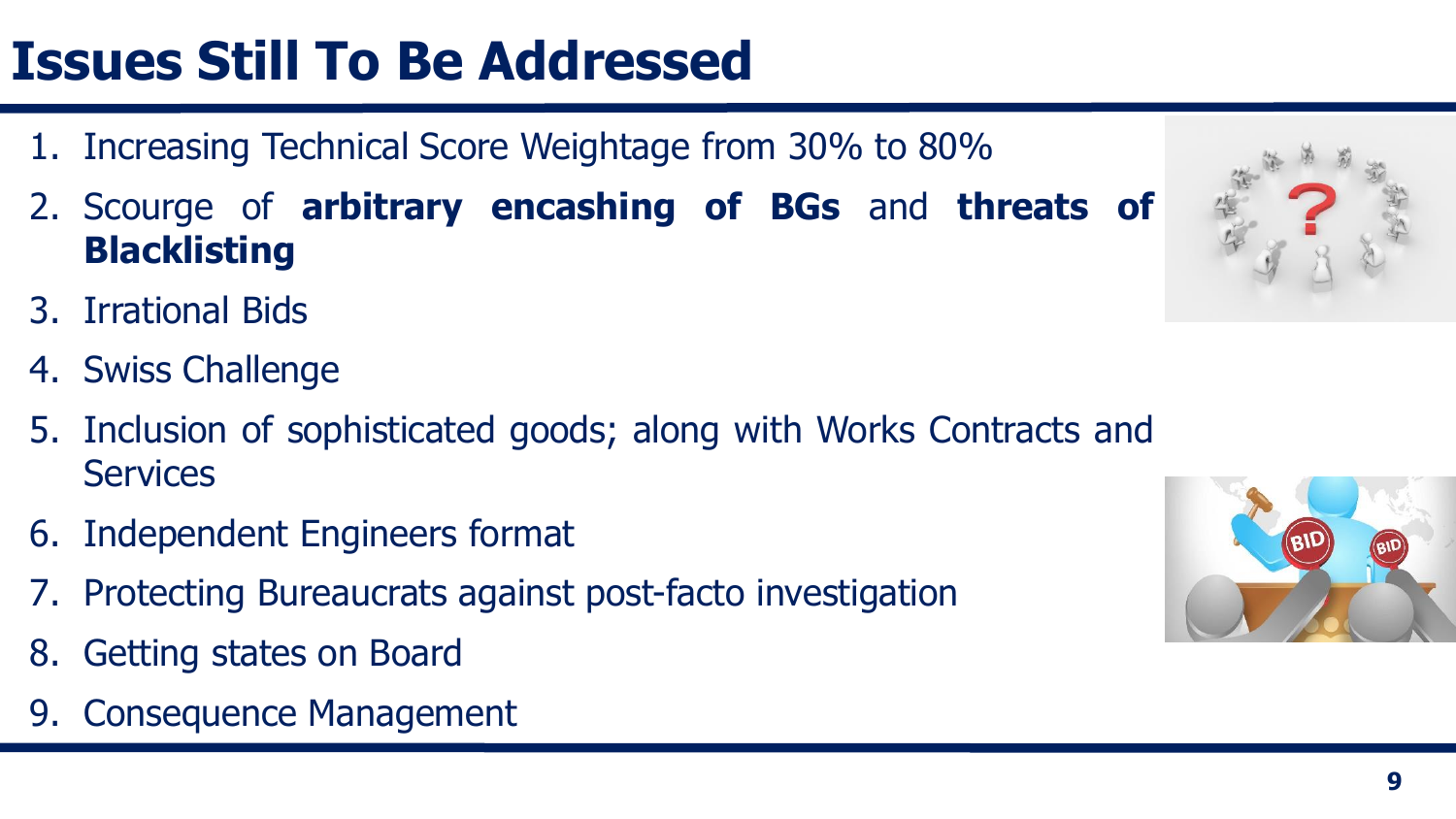## **NABFID: National Bank for Financing Infra & Development**

- 1. Development Capital: Economic versus Financial Returns
- 2. Creation of a Long-term Bond Market
- 3. Create innovative financial instruments
- 4. Raise international funding: @ special 0.1% Government Guarantee
- 5. Induct other shareholders in due course
- 6. Social as well as Core Infra in scope

As per Mr. Kamath: "We are moving fast on all 3 fronts: Charter, Staffing, Pipeline (including warehousing NMP)."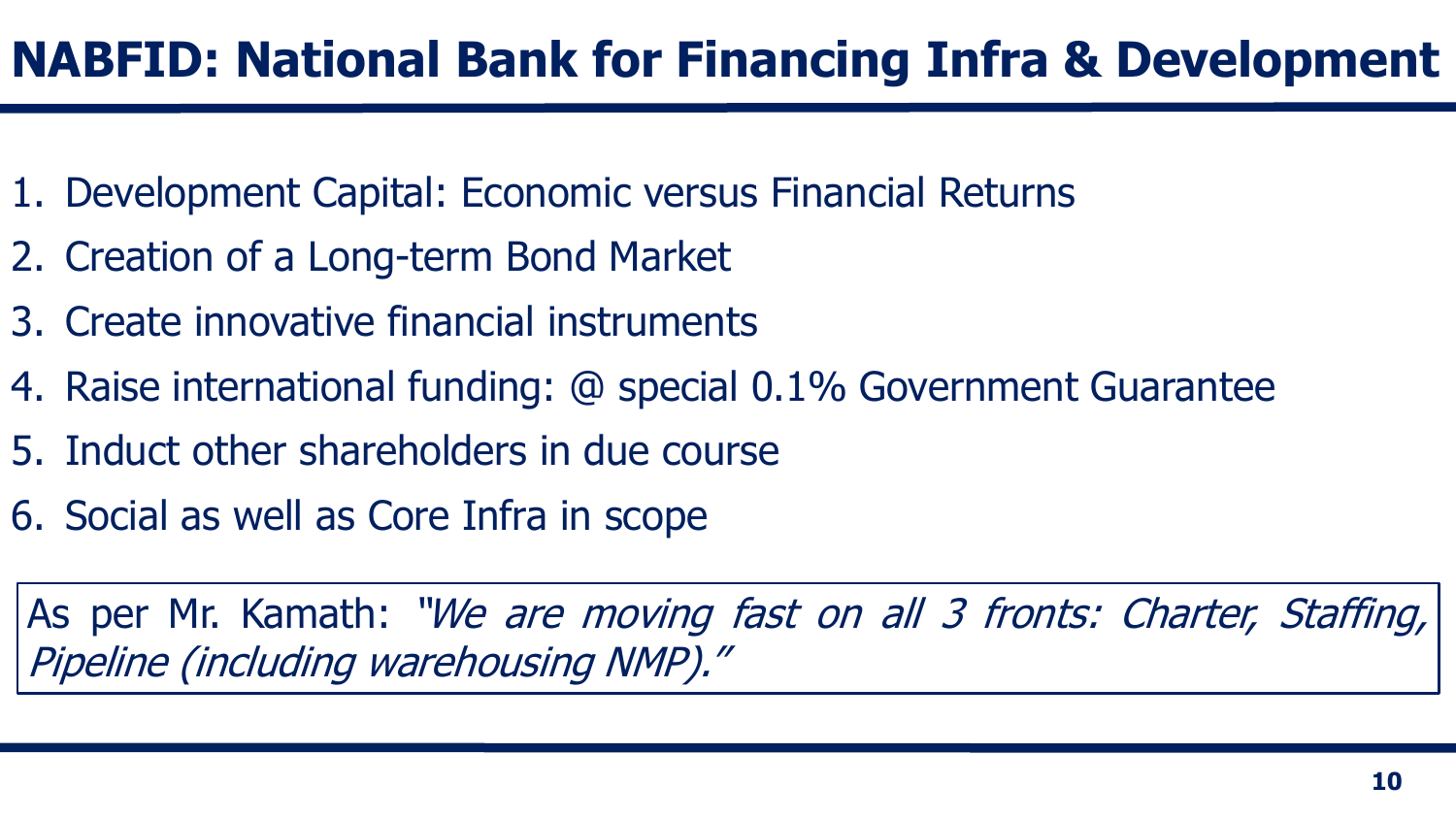## **Surety Bonds as Replacement for BGs**

- 1. Draft of Surety Contracts Guidelines 2021 released by IRDAI. Has provisions and restrictions that need to be worked upon
- 2. Key advantages:
	- i. SBs issued against contractors track record and financial health, whereas BGs require blocked liquidity
	- ii. BGs are unconditional and payable on demand whereas SGs discharge require examination like an insurance policy
	- iii. Credit limits with banks remain untouched
- 3. Insurance Companies now brought in to play a much larger role in infra finance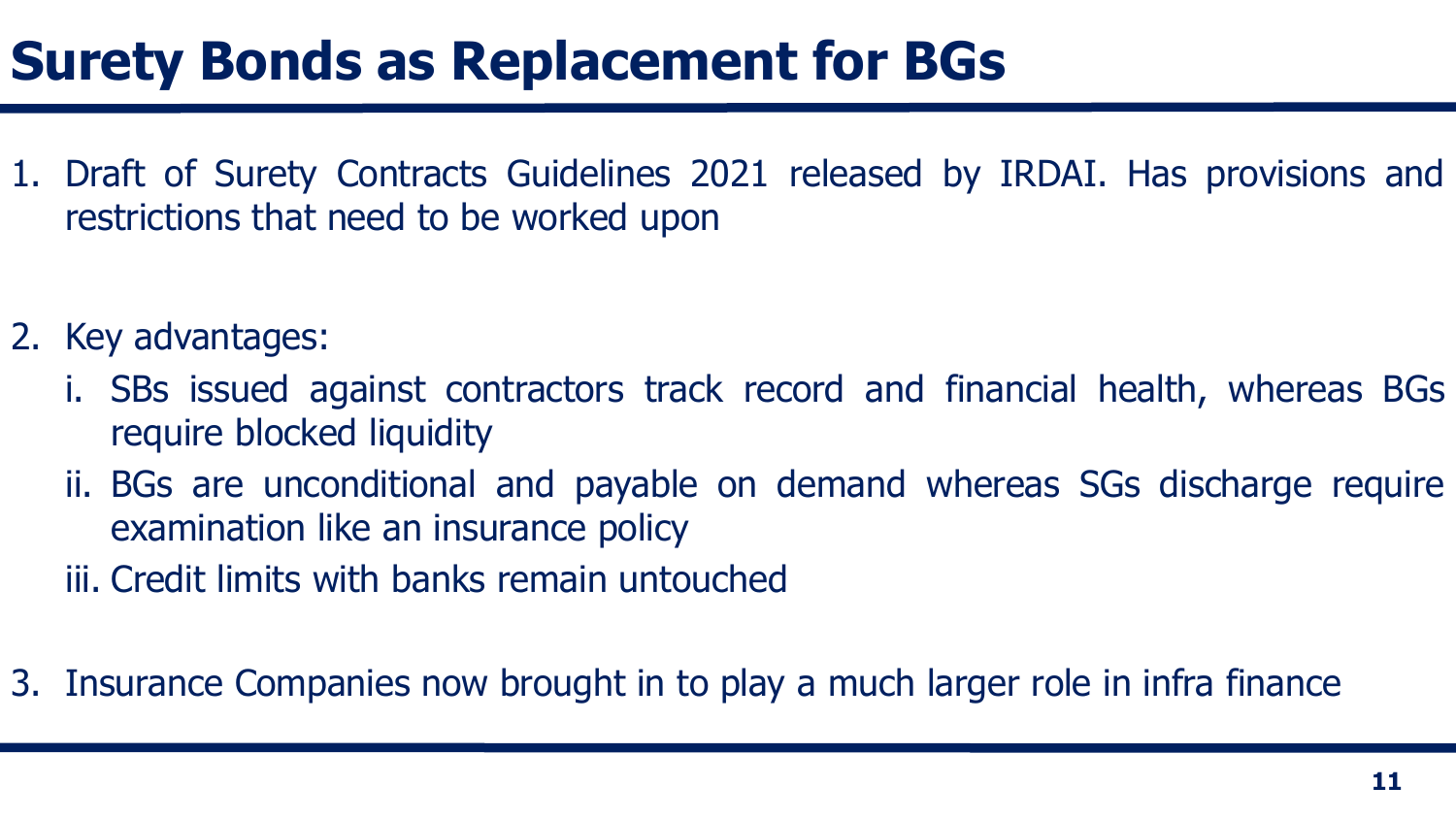# **Revitalizing PPP**



**Finance Minister - Mr. Arun Jaitley announced ₹500 Crore for 3P India in the Union Budget : July, 2014**

• Harmonizing and Knowledge-sharing institution needed for PPP acknowledged



**Dr. Vijay L. Kelkar Committee on "Revisiting and Revitalizing the PPP Model of Infrastructure Development"**

- Independent Regulation
- [Renegotiation](http://www.google.co.in/url?sa=i&rct=j&q=&esrc=s&source=images&cd=&cad=rja&uact=8&ved=0CAcQjRxqFQoTCKm5t7f8qsgCFcUYjgod6xYCXQ&url=http://www.bhau.org/dr-vijay-kelkar/&psig=AFQjCNGY0NRu0IPk1EtU1txqRO_I6g3YhA&ust=1444122110580210)
- 3P India
- Modifying Prevention of Corruption Act
- Better risk-sharing format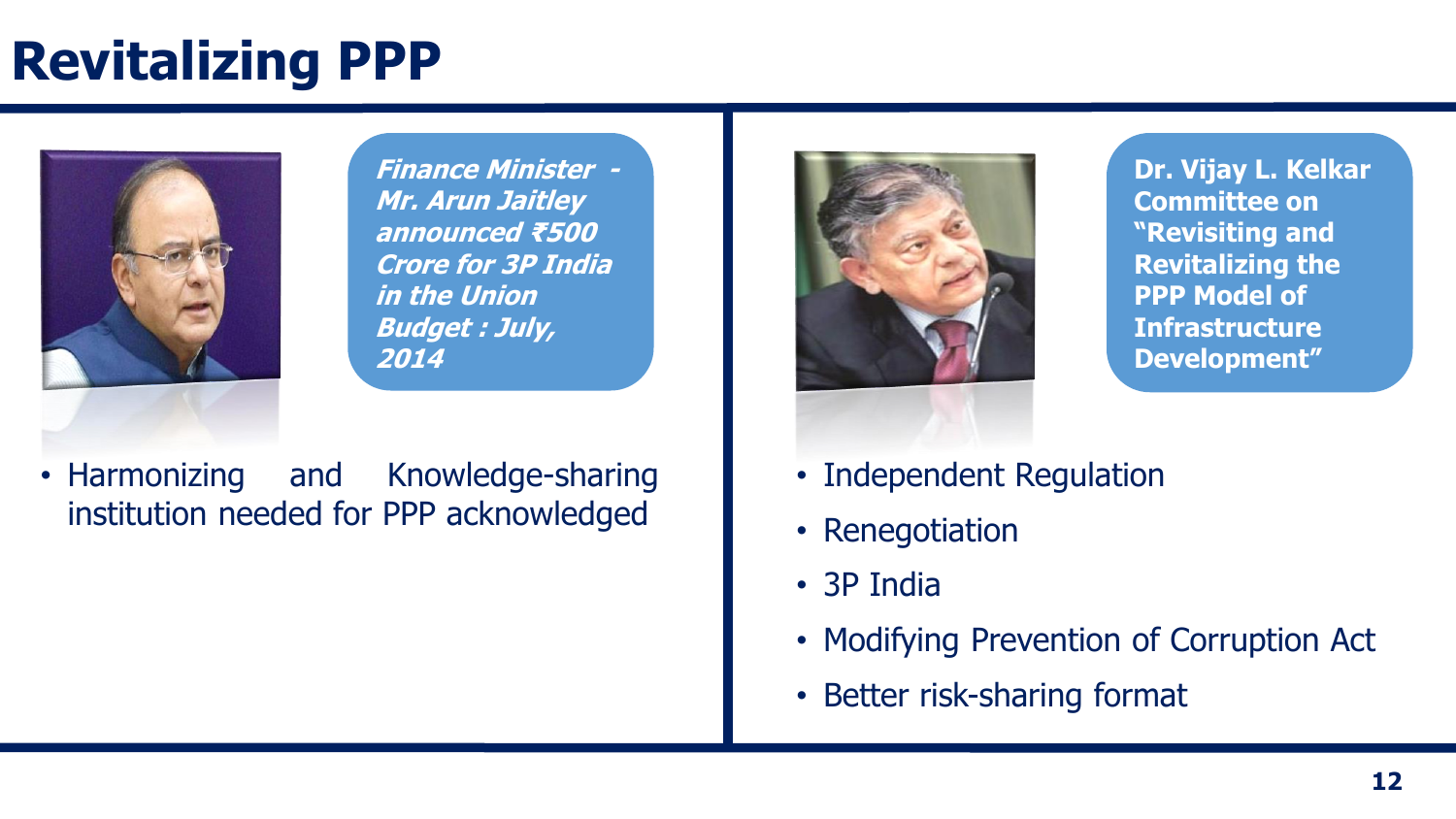• The development / construction time for a typical infra project is 4 years

• Thus, for a ₹20 Lakh Crores target of investment on the ground, we require 20  $X$  4 = ₹80 Lakh Crores of "shovel ready" projects

• That is not there !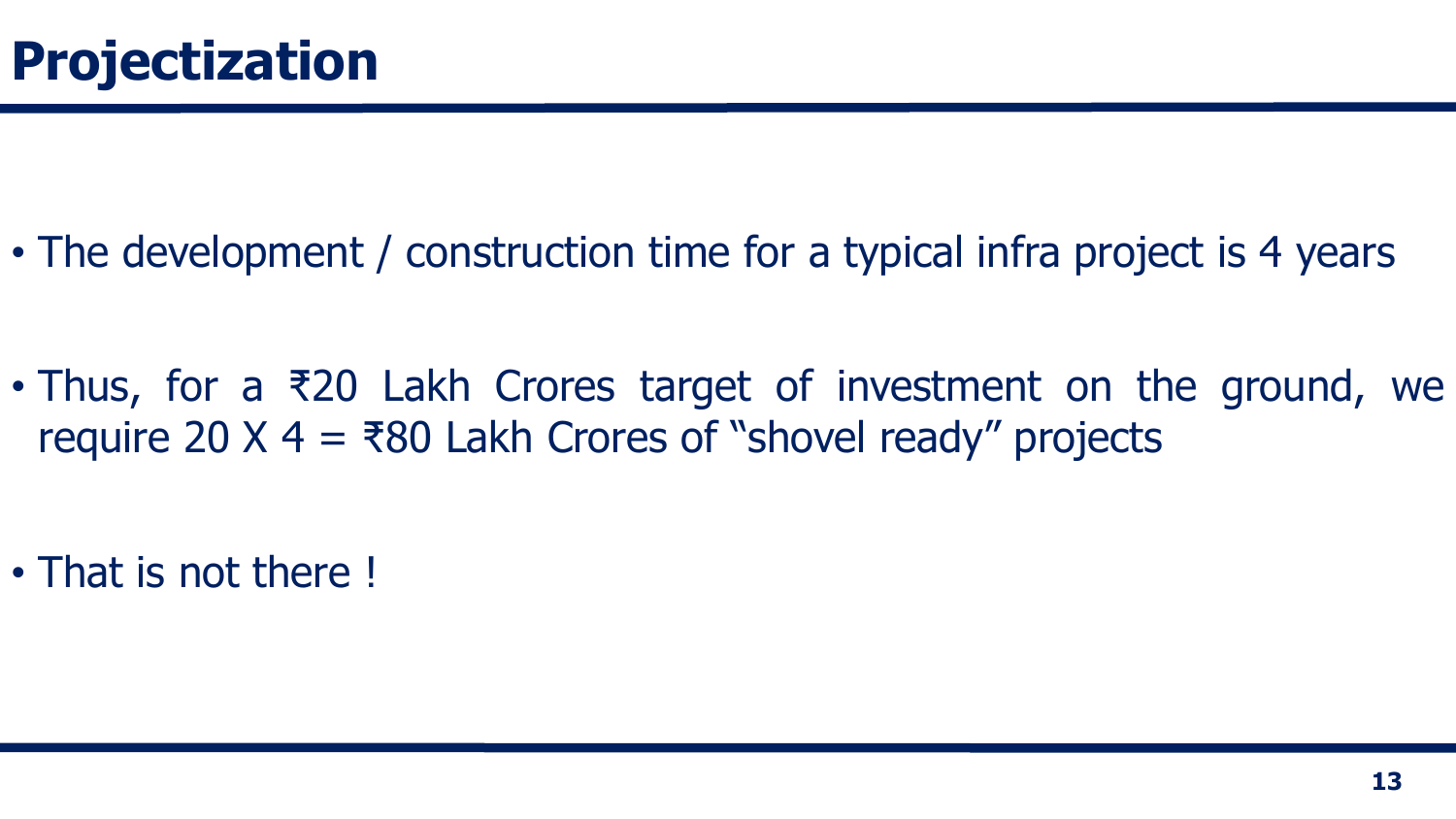## **Counter Party Risk**

### **Nature:**

- Central Govt. (Telecom, Power Generation, Coal Mine Cancellations)
- State Govts. (Hyderabad Metro, Renegotiating PPAs, Amravati State Capital, Competing Roads, etc.)

### **Mitigation:**

- Need institution like World Bank Group's MIGA (Multilateral Investment Guarantee Agency) at the national level too
- New law in Parliament preventing change in policy without compensation

• Delayed and Uncertain Payments affecting project cashflow

- Loan repayments as % Cash-inflow capture with flexi-time
- Insist on LPVM Concession formats